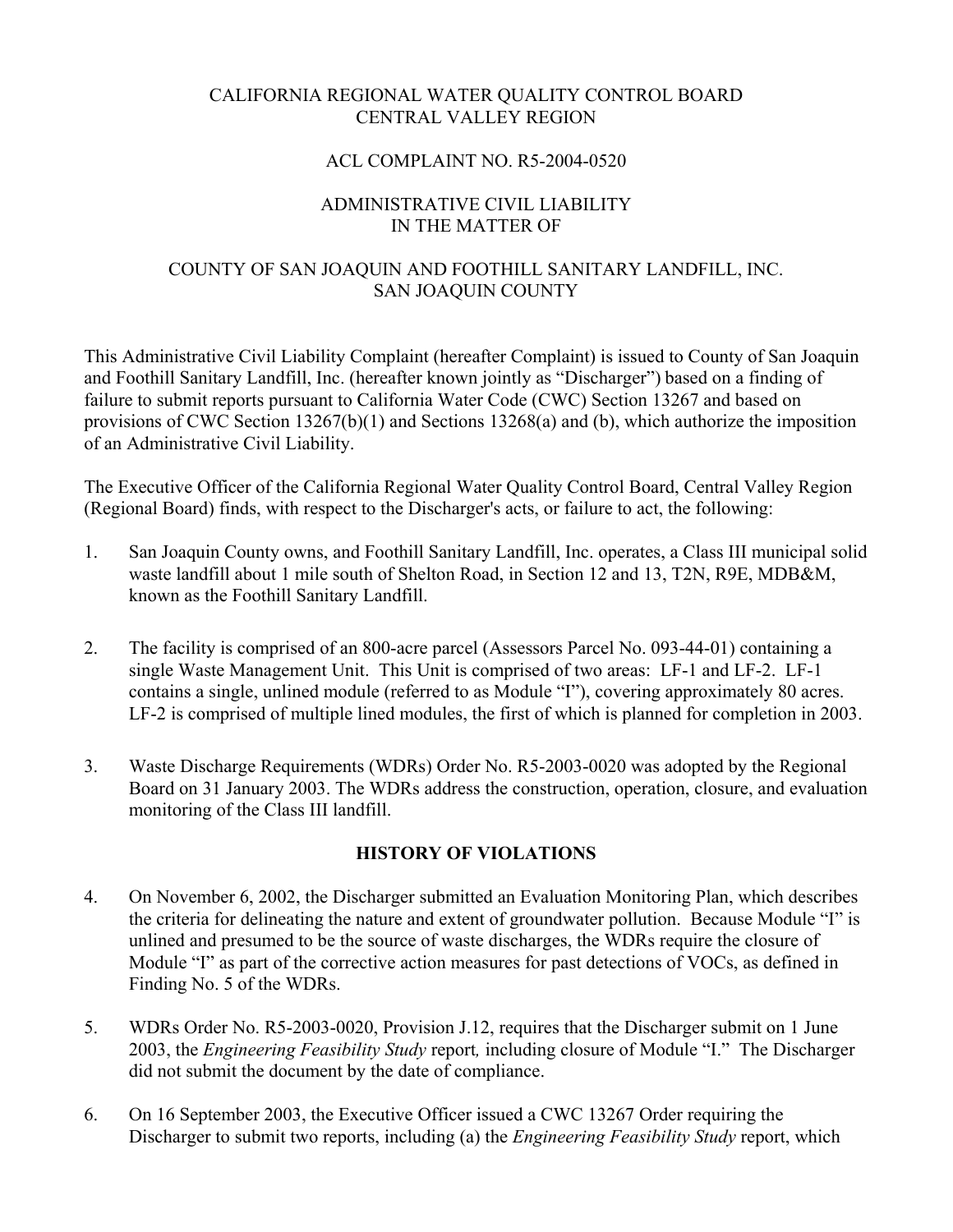#### ADMINISTRATIVE CIVIL LIABILITY COMPLAINT ORDER NO. R5-2004-0520 - 2 -COUNTY OF SAN JOAQUIN AND FOOTHILL SANITARY LANDFILL, INC. SAN JOAQUIN COUNTY

includes the closure of Module "I," required by the WDRs and (b) a *Partial Cover* workplan, which includes design and construction of the soil cover for all modules in the Unit and addresses the performance standards for precipitation and drainage controls. The WDRs required the reports be submitted on 1 June 2003. The CWC 13267 Order required the documents to be submitted on 1 November 2003.

- 7. On 30 October 2003, the Discharger submitted the *Partial Cover Workplan and the Engineering Feasibility Report and Corrective Action Program, Based on the Results of the Evaluation Monitoring Plan at the Foothill Sanitary Landfill* (Report), prepared by San Joaquin County, Department of Public Works, Solid Waste Division, that did not include closure of Module "I" in compliance with WDRs Order No. R5-2003-0020 and Title 27 California Code of Regulations (Title 27 CCR), Division 2, Subdivision 1.
- 8. On 16 December 2003, the Executive Officer issued Administrative Civil Liability Complaint (ACLC) No. R5-2003-0159 regarding the violation of WDRs Order No. R5-2003-0020 and Sections 13267 and 13268 of the California Water Code by San Joaquin County and Foothill Landfill, Inc. for not submitting a Closure Plan for Module "I" that was in compliance with WDRs and Title 27 CCR. ACLC No. R5-2003-0519 proposed to impose \$10,000 in administrative civil liability on the Discharger.
- 9. The Executive Officer and Discharger entered into a settlement discussion, which culminated in the Discharger's acceptance of a Settlement Agreement (Agreement), which includes the issuance of a Cleanup and Abatement Order No. R5-2004-0706 and this new ACLC No. R5-2004-0520 rescinding ACLC No. R5-2003-0159.
- 10. The Agreement between the Executive Officer and Discharger resolves by consent and without further administrative proceedings certain alleged violations of the California Water Code and Waste Discharge Requirements Order No. R5-2003-0020. The Agreement contains, among other things, the agreement of the Discharger to pay \$10,000 in civil liability and the agreement of the Executive Officer, upon a demonstration that discharges of landfill gas from Module "I" have been satisfactorily eliminated, to recommend that the WDRs be reopened and modified to be consistent with CAO No. R5-2004-0706.

### **REGULATORY CONSIDERATIONS**

11. The Discharger, by the acts and omissions above, violated provisions of CWC Section 13267  $(b)(1)$ , which reads, in part, as follows:

"….the regional board may require that any person who has discharged, discharges, or is suspected of having discharged or discharging, or who proposes to discharge waste within its region, or any citizen or domiciliary, or political agency or entity of this state who has discharged, discharges, or is suspected of having discharged or discharging, or who proposes to discharge waste outside of its region that could affect the quality of waters within its region, shall furnish, under penalty of perjury, technical or monitoring program reports which the regional board requires…."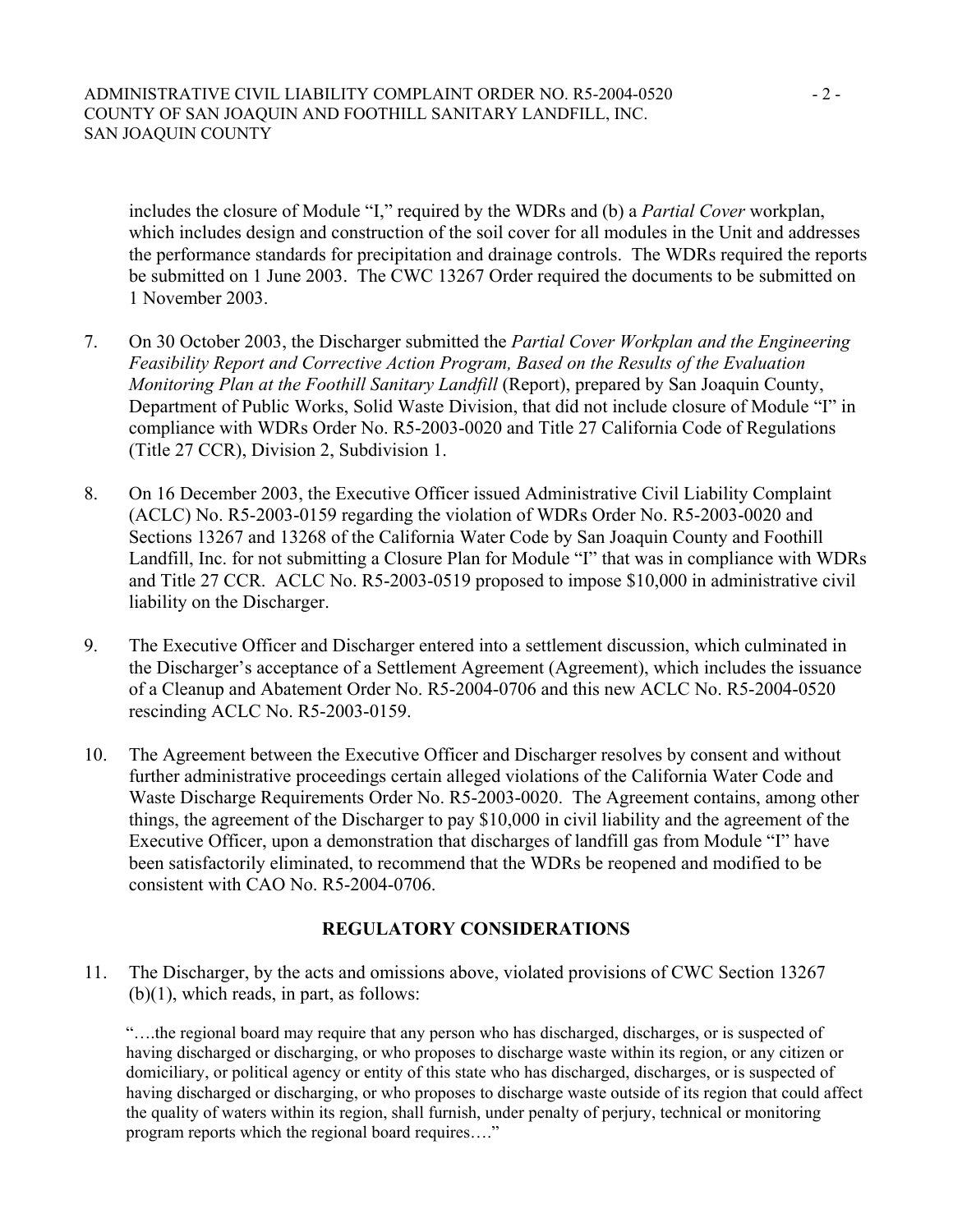### 12. CWC Section 13268 (a) states:

"Any person failing or refusing to furnish technical or monitoring program reports as required by subdivision (b) of Section 13267, or failing or refusing to furnish a statement of compliance as required by subdivision (b) of Section 13399.2, or falsifying any information provided therein, is guilty of a misdemeanor and may be liable civilly in accordance with subdivision (b)."

13. CWC Section 13268(b)(1) states:

"Civil liability may be administratively imposed by a regional board in accordance with Article 2.5 (commencing with Section 13323) of Chapter 5 for a violation of subdivision (a) in an amount which shall not exceed one thousand dollars (\$1,000) for each day in which the violation occurs."

14. CWC Section 13327 states:

"In determining the amount of civil liability, the regional board … shall take into consideration the nature, circumstance, extent, and gravity of the violation or violations, whether the discharge is susceptible to cleanup or abatement, the degree of toxicity of the discharge, and, with respect to the violator, the ability to pay, the effect on ability to continue in business, any voluntary cleanup efforts undertaken, any prior history of violations, the degree of culpability, economic benefit or savings, if any, resulting from the violation, and other matters as justice may require."

- 15. CWC Section 13268(b)(1) authorizes Administrative Civil Liability in an amount not to exceed one thousand dollars (\$1,000) for each day of failure to submit technical reports as required by CWC Section 13267(b). The CWC 13267 Order required the *Engineering Feasibility Study,*  including the closure of Module "I" and the *Partial Cover Workplan* be submitted by 1 November 2003. As of the date of this Complaint, the Discharger has failed to submit the reports describing the closure of Module "I", as required by the WDRs.
- 16. The maximum liability for the nonsubmittal of the technical reports is forty six thousand dollars (\$46,000). This amount is based upon \$1,000 dollars a day since 1 November 2003 to the date of this Complaint (46 days).The amount of the liability proposed is based upon a consideration of the factors set forth in CWC Section 13327 cited in Finding No. 11 above. No minimum liability is required to be imposed under CWC Section 13268(b)(1).
- 17. Issuance of this Complaint is exempt from the provisions of the California Environmental Quality Act (Public Resources Code Section 21000, et. seq.), in accordance with Section 15321(a)(2), Title 14, of the California Code of Regulations.
- 18. This complaint is being issued to make editorial clarifications to Administrative Civil Liability Complaint No. R5-2003-0159.